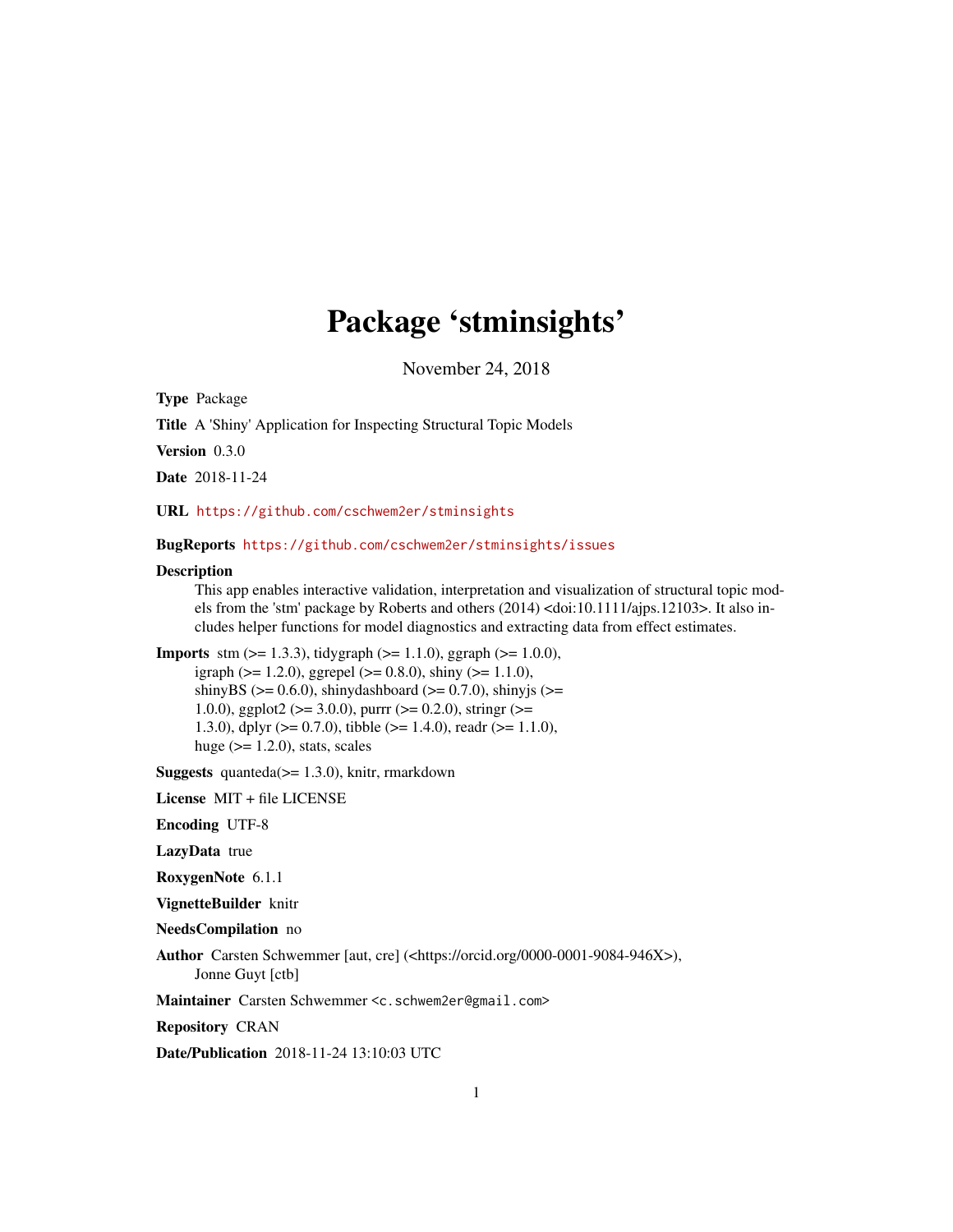### <span id="page-1-0"></span>R topics documented:

| Index |  |  |  |  |  |  |  |  |  |  |  |  |  |  |  |  |  | $\mathbf{R}$ |
|-------|--|--|--|--|--|--|--|--|--|--|--|--|--|--|--|--|--|--------------|
|       |  |  |  |  |  |  |  |  |  |  |  |  |  |  |  |  |  |              |
|       |  |  |  |  |  |  |  |  |  |  |  |  |  |  |  |  |  |              |
|       |  |  |  |  |  |  |  |  |  |  |  |  |  |  |  |  |  |              |
|       |  |  |  |  |  |  |  |  |  |  |  |  |  |  |  |  |  |              |

get\_diag *computes stm model diagnostics*

#### Description

get\_diag() is a helper function to compute average and median [semanticCoherence](#page-0-0) and [exclusivity](#page-0-0) for a number of [stm](#page-0-0) models. The function does not work for models with content covariates.

#### Usage

get\_diag(models, outobj)

#### Arguments

| models | A list of stm models.                                   |
|--------|---------------------------------------------------------|
| outobi | The out object containing documents for all stm models. |

#### Value

Returns model diagnostics in a tidy data frame.

```
library(stm)
library(dplyr)
library(ggplot2)
library(quanteda)
# prepare data
data <- corpus(gadarian, text_field = 'open.ended.response')
docvars(data)$text <- texts(data)
data <- dfm(data, stem = TRUE, remove = stopwords('english'),
            remove_punct = TRUE)
out <- convert(data, to = 'stm')
# fit models
gadarian_3 <- stm(documents = out$documents,
                  vocab = out$vocab,
                  data = out$meta,
                  prevalence = \sim treatment + s(pid_rep),
```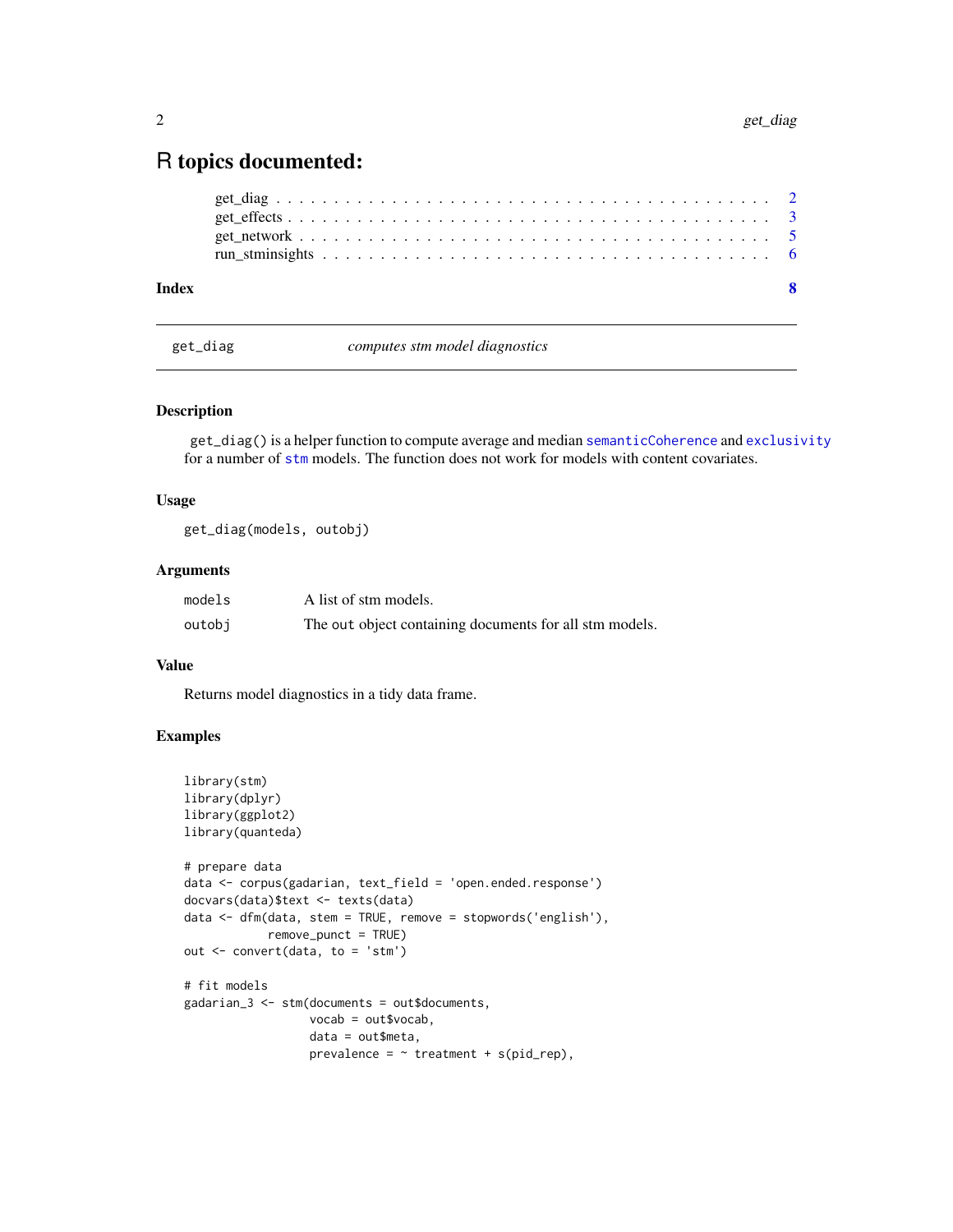```
K = 3,
                  max.em.its = 1, # reduce computation time for example
                  verbose = FALSE)
gadarian_5 <- stm(documents = out$documents,
                  vocab = out$vocab,
                  data = out$meta,
                  prevalence = \sim treatment + s(pid_rep),
                  K = 5,
                  max.em.its = 1, # reduce computation time for exampleverbose = FALSE)
# get diagnostics
diag <- get_diag(models = list(
                 model_3 = gadarian_3,
                 model_5 = gadarian_5),
                 outobj = out)
## Not run:
# plot diagnostics
diag %>%
ggplot(aes(x = coherence, y = exclusive, velocity, color = statistic)) +
 geom_text(aes(label = name), nude_x = 5) + geom_point() +
 labs(x = 'Semantic Coherence', y = 'Exclusivity') + theme_light()## End(Not run)
```
get\_effects *extract stm effect estimates*

#### Description

get\_effects() is a helper function to store effect estimates from stm in a data frame.

#### Usage

```
get_effects(estimates, variable, type, ci = 0.95, moderator = NULL,
 modval = NULL, cov_val1 = NULL, cov_val2 = NULL)
```
#### Arguments

| estimates | The object containing estimates calculated with estimateEffect.                                                        |
|-----------|------------------------------------------------------------------------------------------------------------------------|
| variable  | The variable for which estimates should be extracted.                                                                  |
| type      | The estimate type. Must be either 'pointestimate', 'continuous', or 'difference'.                                      |
| ci        | The confidence interval for uncertainty estimates. Defaults to 0.95.                                                   |
| moderator | The moderator variable in case you want to include an interaction effect.                                              |
| modval    | The value of the moderator variable for an interaction effect. See examples for<br>combining data for multiple values. |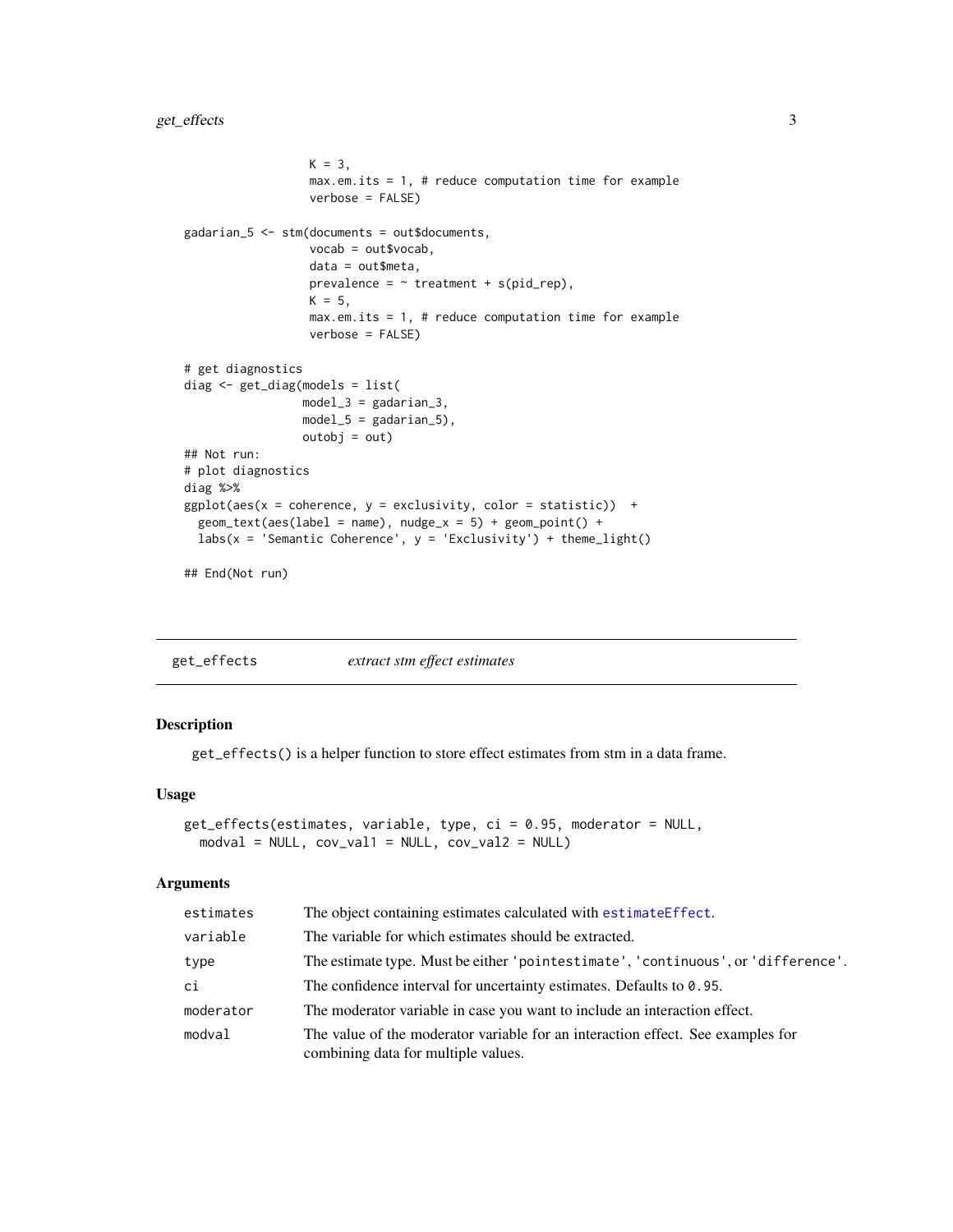| cov val1 | The first value of a covariate for type 'difference'.                       |
|----------|-----------------------------------------------------------------------------|
| cov val2 | The second value of a covariate for type 'difference'. The topic proportion |
|          | of 'cov_val2' will be subtracted from the proportion of 'cov_val1'.         |

#### Value

Returns effect estimates in a tidy data frame.

```
library(stm)
library(dplyr)
library(ggplot2)
# store effects
prep <- estimateEffect(1:3 ~ treatment + pid_rep, gadarianFit, gadarian)
effects <- get_effects(estimates = prep,
                      variable = 'treatment',
                      type = 'pointestimate')
# plot effects
effects %>% filter(topic == 3) %>%
ggplot(aes(x = value, y = proportion)) +geom_errorbar(aes(ymin = lower, ymax = upper), width = 0.1, size = 1) +
 coord_flip() + them = light() + labs(x = 'Treatment', y = 'Topic Proportion')# combine estimates for interaction effects
prep_int <- estimateEffect(1:3 ~ treatment * s(pid_rep),
 gadarianFit, gadarian)
effects_int <- get_effects(estimates = prep_int,
                          variable = 'pid_rep',
                          type = 'continuous',
                          moderator = 'treatment',
                          modval = 1) %>%
 bind_rows(
   get_effects(estimates = prep_int,
               variable = 'pid_rep',
               type = 'continuous',
               moderator = 'treatment',
               modval = 0\mathcal{L}# plot interaction effects
effects_int %>% filter(topic == 2) %>%
mutate(moderator = as.factor(moderator)) %>%
 ggplot(aes(x = value, y = proportion, color = modern,group = modernator, fill = modernator) +
```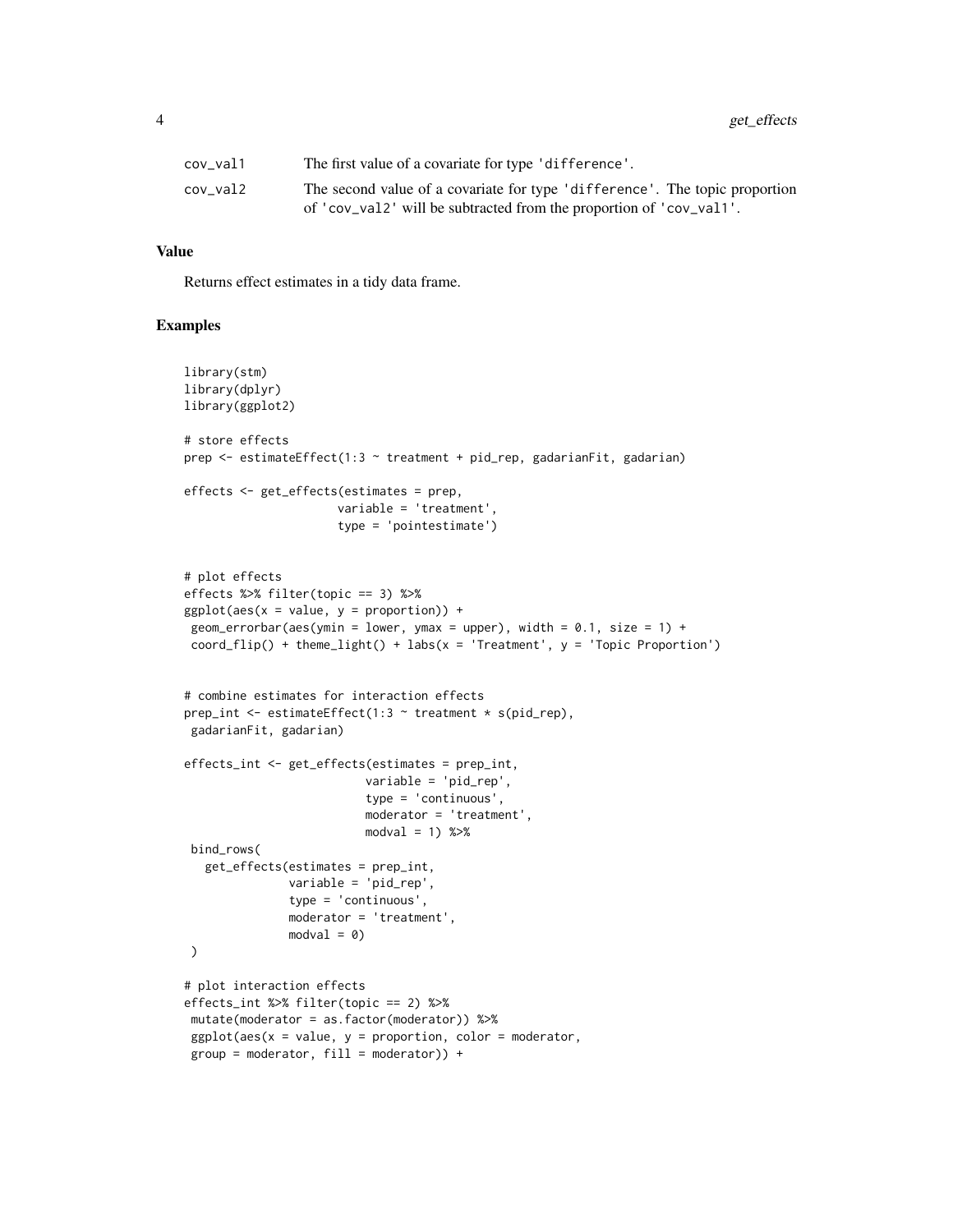```
geom_line() +
geom\_ribbon(aes(ymin = lower, ymax = upper), alpha = 0.2) +theme_light() + labs(x = 'PID Rep.', y = 'Topic Proportion',
color = 'Treatment', group = 'Treatment', fill = 'Treatment')
```
#### get\_network *extract topic correlation network*

#### Description

get\_network() is a helper function to extract stm topic correlation networks as tidygraph objects and add labels and topic proportions.

#### Arguments

| model  | The stm model for computing the correlation network.                                     |
|--------|------------------------------------------------------------------------------------------|
| method | The method for determining edges. Can be either 'simple' or 'huge'.                      |
| cutoff | The correlation cutoff criterion for method $=$ 'cutoff'. Defaults to 0.05.              |
| labels | An optional vector of topic labels. Must include a label for each topic of the<br>model. |
| cutiso | Remove isolated notes without any edges from the network. Defaults to FALSE.             |

#### Value

Returns tidygraph network of topic correlations.

```
library(stm)
library(ggraph)
library(quanteda)
# prepare data
data <- corpus(gadarian, text_field = 'open.ended.response')
docvars(data)$text <- texts(data)
data <- dfm(data, stem = TRUE, remove = stopwords('english'),
            remove_punct = TRUE)
out <- convert(data, to = 'stm')
# fit model
gadarian_10 <- stm(documents = out$documents,
                   vocab = out$vocab,
                   data = out$meta,
                   prevalence = \sim treatment + s(pid_rep),
                   K = 10,
```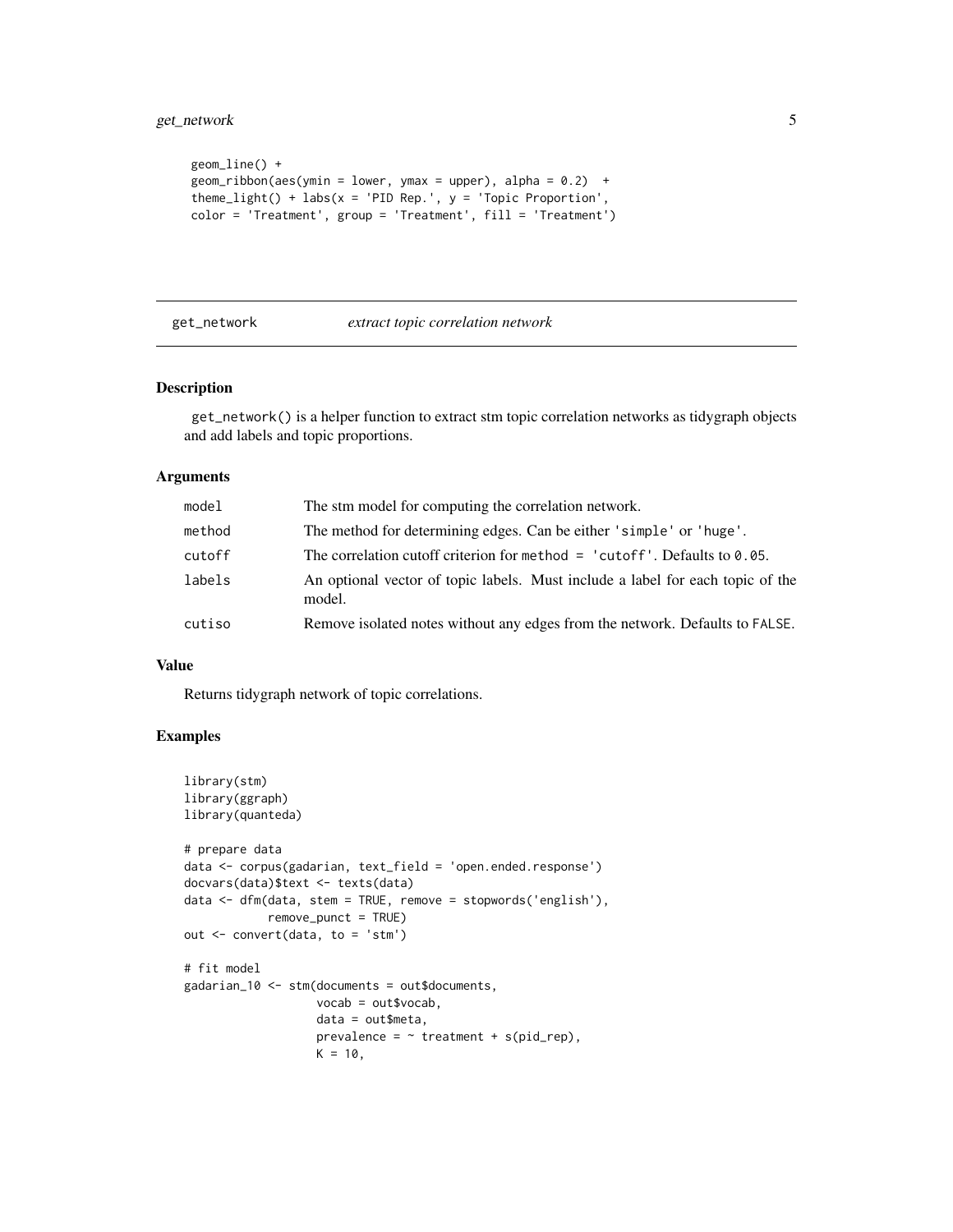```
max.em.its = 1, # reduce computation time for example
                   verbose = FALSE)
# extract network
stm_corrs <- get_network(model = gadarian_10,
                        method = 'simple',
                        labels = paste('Topic', 1:10),cutoff = 0.001,cutiso = TRUE)
## Not run:
# plot network
ggraph(stm_corrs, layout = 'fr') +
 geom_edge_link(
   aes(edge_width = weight),
   label_colour = '#fc8d62',
   edge_colour = '#377eb8') +
 geom_node_point(size = 4, colour = 'black') +
 geom_node_label(
   aes(label = name, size = props),color = 'black', repel = TRUE, alpha = 0.85) +
 scale_size(range = c(2, 10), labels = scales::percent) +
 labs(size = 'Topic Proportion', edge_width = 'Topic Correlation') +
 scale\_edge\_width(range = c(1, 3)) +theme_graph()
```

```
## End(Not run)
```
run\_stminsights *launch the stminsights shiny app*

#### Description

run\_stminsights launches the app to analyze Structural Topic models. It requires an .RData file with stm objects as illustrated in the example below.

#### Usage

```
run_stminsights(use_browser = TRUE)
```
#### Arguments

use\_browser Choose whether you want to launch the shiny app in your browser. Defaults to TRUE.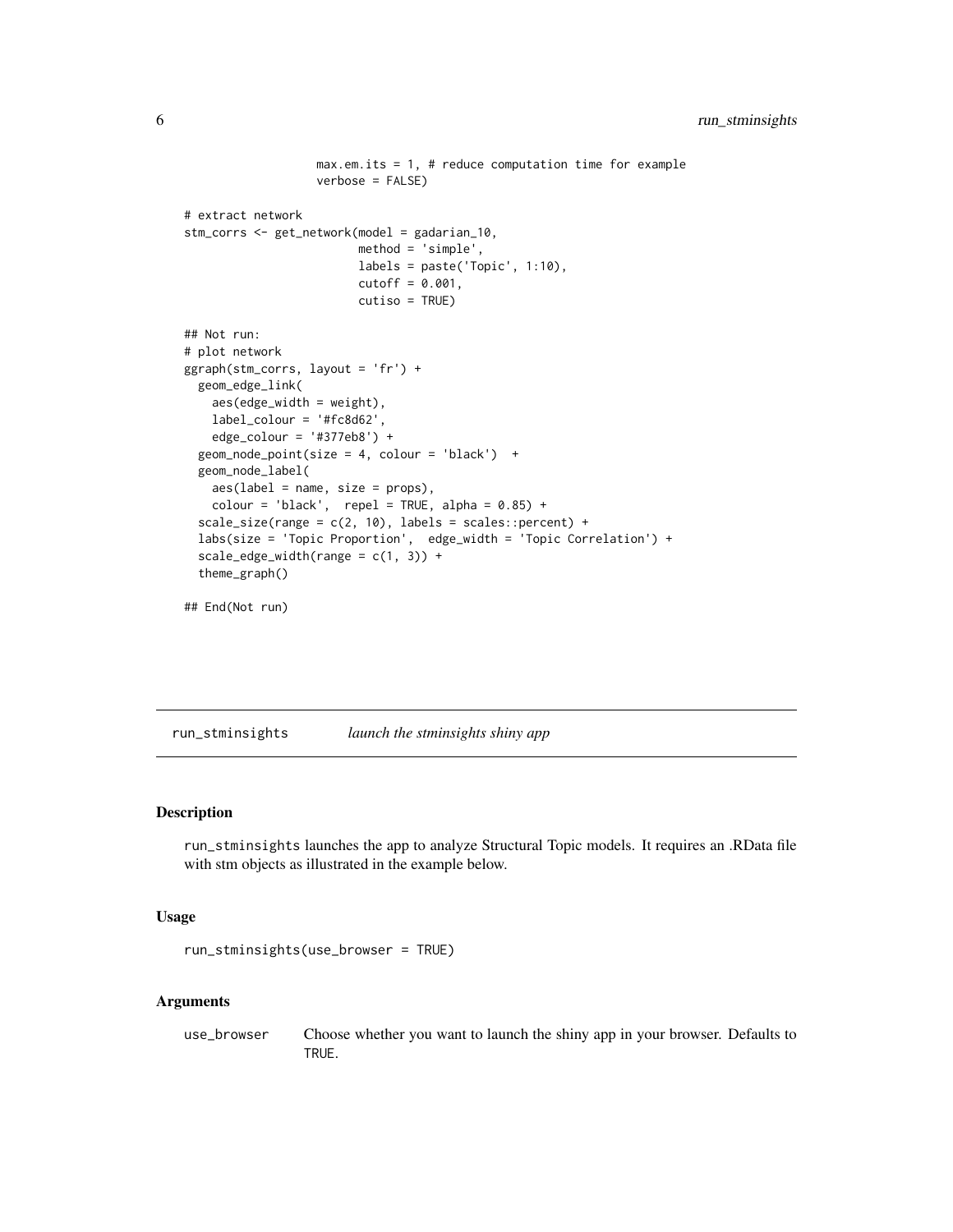#### run\_stminsights 7

```
## Not run:
library(stm)
library(quanteda)
# prepare data
data <- corpus(gadarian, text_field = 'open.ended.response')
docvars(data)$text <- texts(data)
data <- dfm(data, stem = TRUE, remove = stopwords('english'),
            remove_punct = TRUE) %>% dfm_trim(min_count = 2)
out <- convert(data, to = 'stm')
# fit models and effect estimates
gadarian_3 <- stm(documents = out$documents,
                  vocab = out$vocab,
                  data = out$meta,
                  prevalence = \sim treatment + s(pid_rep),
                  K = 3,
                  max.em.its = 1, # reduce computation time for exampleverbose = FALSE)
prep_3 <- estimateEffect(1:3 \sim treatment + s(pid_rep), gadarian_3,
                         meta = out$meta)
gadarian_5 <- stm(documents = out$documents,
                  vocab = out$vocab,
                  data = out$meta,
                  prevalence = \sim treatment + s(pid_rep),
                  K = 5,
                  max.em.its = 1, # reduce computation time for exampleverbose = FALSE)
prep_5 <- estimateEffect(1:5 ~ treatment + s(pid_rep), gadarian_5,
                         meta = out$meta)
# save objects in .RData file
save.image(paste0(tempdir(), '/stm_gadarian.RData'))
# launch the app
if(interactive()){
  run_stminsights()
}
## End(Not run)
```